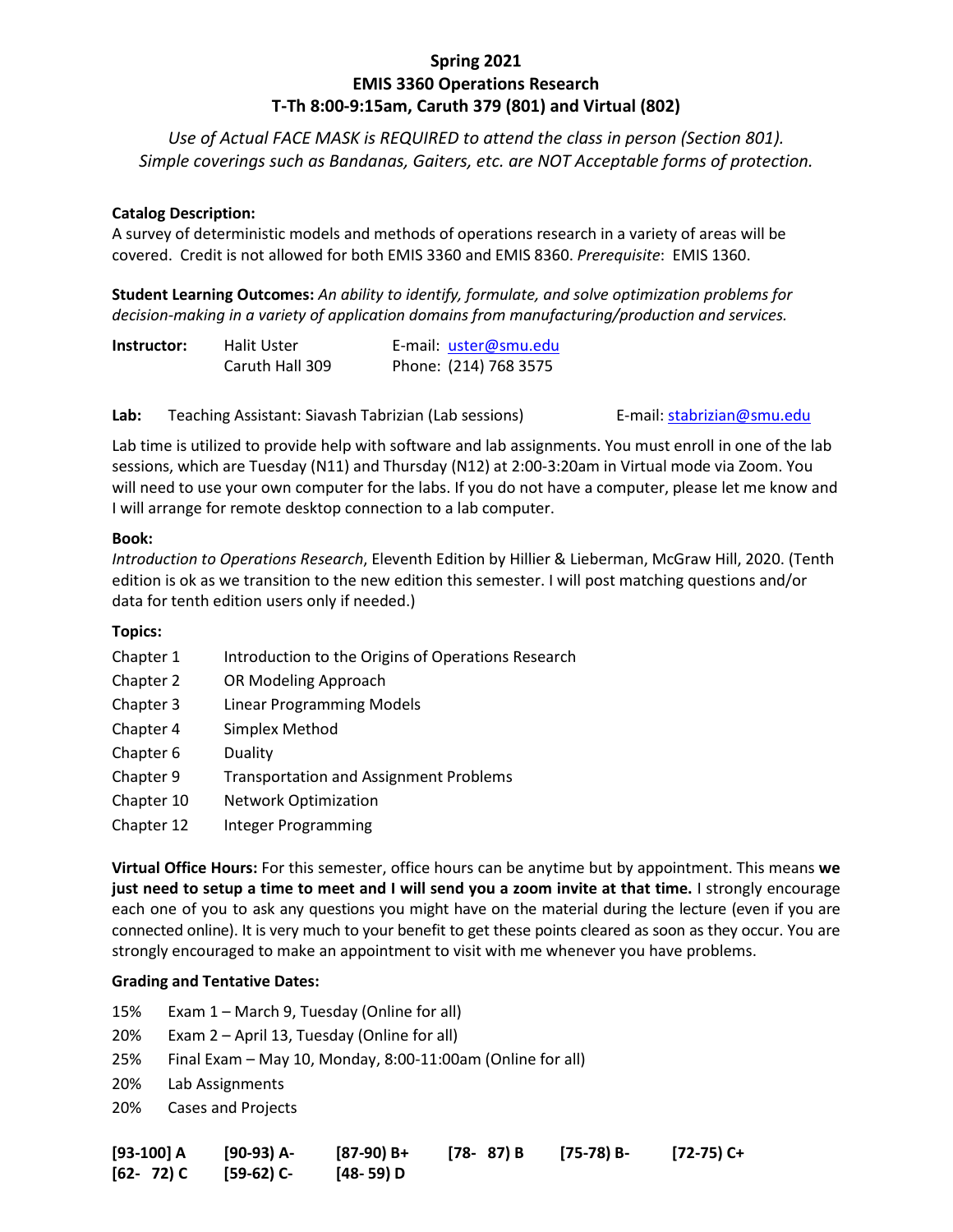If you must miss an exam, quiz, or lab assignment, then I must be notified in advance and a sufficient proof of emergency must be provided (e.g., a doctor's note). If your absence is not approved, then you receive a zero.

**Online Course Management:** Course materials will be posted on Canvas. These materials will include handouts, study sets, announcements (also via e-mail), grades, class notes and videos, and other materials as appropriate. Please check it regularly. Submit all lab assignments, case and project reports on Canvas. All grades will be posted on Canvas.

#### **Software:**

+ You can download the student version of AMPL fro[m www.ampl.com.](http://www.ampl.com/) It can be found at

Products  $\rightarrow$  AMPL  $\rightarrow$  For Students: Free demo version downloads - AMPL IDE. (If needed, we will also provide a limited-term license full version - no limitations on the number of variables and constraints - in the lab.)

+ For larger problems in a future class-project, you can utilize the online version through NEOS server [\(https://neos-server.org/neos/.](https://neos-server.org/neos/)) For models in Excel, a full version is available via OpenSolver [\(https://opensolver.org/.](https://opensolver.org/))

## **OTHER IMPORTANT INFORMATION**

**Disability Accommodations:** Students needing academic accommodations for a disability must first register with Disability Accommodations & Success Strategies (DASS). Students can call 214-768-1470 or visit [http://www.smu.edu/Provost/SASP/DASS](https://www.smu.edu/Provost/SASP/DASS/DisabilityAccommodations) to begin the process. **Once approved and registered, students will submit a DASS Accommodation Letter to faculty through the electronic portal** *DASS Link* **and then communicate directly with each instructor to make appropriate arrangements. Please note that accommodations are not retroactive and require advance notice to implement.**

**Religious Observance:** Religiously observant students wishing to be absent on holidays that require missing class should notify their professors in writing at the beginning of the semester, and should discuss with them, in advance, acceptable ways of making up any work missed because of the absence [\(https://www.smu.edu/StudentAffairs/Chaplain/ReligiousHolidays](https://www.smu.edu/StudentAffairs/Chaplain/ReligiousHolidays) ).

**Excused Absences for University Extracurricular Activities:** Students participating in an officially sanctioned, scheduled University extracurricular activity should be given the opportunity to make up class assignments or other graded assignments missed as a result of their participation. It is the responsibility of the student to make arrangements with the instructor prior to any missed scheduled examination or other missed assignment for making up the work. (See 2020-2021 SMU Undergraduate [Catalog](https://catalog.smu.edu/content.php?catoid=51&navoid=4645&hl=%22excused+absences%22&returnto=search) under "Enrollment and Academic Records/Excused Absences.")

**Student Academic Success Programs:** Students needing assistance with writing assignments for SMU courses may schedule an appointment with the Writing Center through Canvas. Students wishing support with subject-specific tutoring or success strategies should contact SASP, Loyd All Sports Center, Suite 202; 214-768-3648; [https://www.smu.edu/sasp.](https://www.smu.edu/sasp)

**Pregnant and Parenting Students:** Accommodations for pregnant and parenting students: Under Title IX students who are pregnant or parenting may request academic adjustments by contacting Elsie Johnson [\(elsiej@smu.edu\)](mailto:elsiej@smu.edu) in the Office of the Dean of Students, or by calling 214-768-4564. Students seeking assistance must schedule an appointment with their professors as early as possible, present a letter from the Office of the Dean of Students, and make appropriate arrangements. Please note that academic adjustments are not retroactive and, when feasible, require advance notice to implement.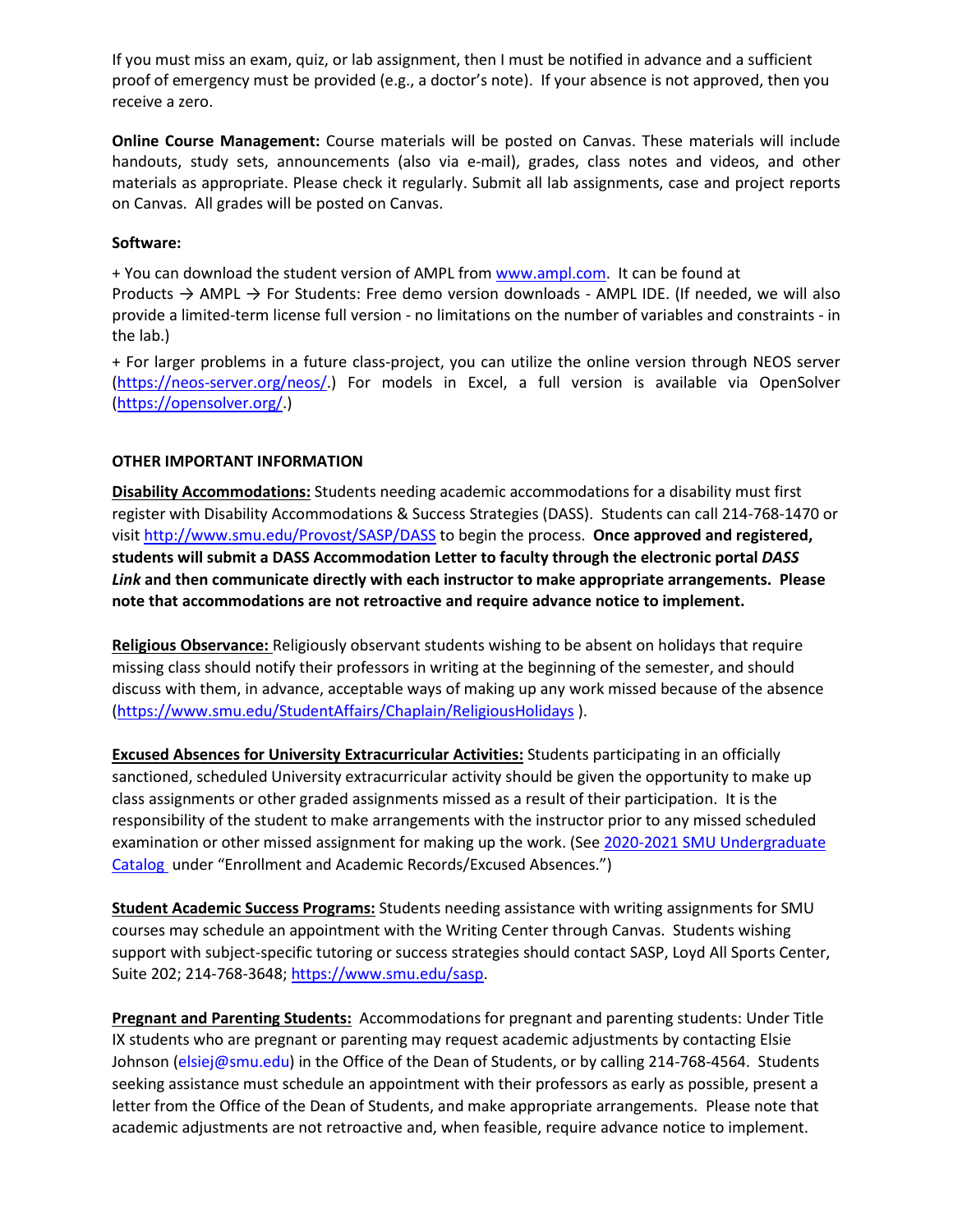**Campus Carry Law:** In accordance with Texas Senate Bill 11, also known as the "campus carry" law, following consultation with entire University community SMU determined to remain a weapons-free campus. Specifically, SMU prohibits possession of weapons (either openly or in a concealed manner) on campus. For more information, please see:

[http://www.smu.edu/BusinessFinance/Police/Weapons\\_Policy.](http://www.smu.edu/BusinessFinance/Police/Weapons_Policy)"

**Academic Misconduct:** Academic misconduct of any kind is prohibited by the SMU Student Honor Code. <https://www.smu.edu/StudentAffairs/StudentLife/StudentHandbook/HonorCode> Please print and fill out the attached pledge form as it applies to the fall 2020 semester via email to me [\(uster@smu.edu\)](mailto:uster@smu.edu) by 12:00pm on August 26, Wednesday.

**Covid-19 Attendance Statement:** Students who are experiencing COVID-19 symptoms or who have been notified through contact tracing of potential exposure and need to self-quarantine or isolate must follow the protocols laid out i[n SMU's Contact Tracing Protocol](https://www.smu.edu/Coronavirus/Contact-Tracing)

(https://www.smu.edu/Coronavirus/Contact-Tracing). To ensure academic continuity, students in these situations will not be penalized and will be provided appropriate modifications to assignments, deadlines, and testing. Please also note that SMUFlex classes might, in rare circumstances, go remote for two-week periods to accommodate COVID-related issues. To ensure these necessary accommodations, affected students must:

Provide as much advance notification as possible to the instructor about a change in circumstances. Students must notify their instructor about a potential absence as well as plans for a return to class. For cases in which students test positive for COVID-19, they should fill out [a CCC form at this link](https://cm.maxient.com/reportingform.php?SouthernMethodistUniv&layout_id=1) (https://cm.maxient.com/reportingform.php?SouthernMethodistUniv&layout\_id=1).

Communicate promptly with the instructor to establish, as necessary, alternative assignments and/or changes to deadlines and exams. Students are then responsible for meeting the expectations laid out in these alternative arrangements.

Continue participation in class via Zoom, as health circumstances permit. Attend class regularly, when not in a situation outlined above, in accordance with safety measures laid out by SMU CAN in the Pledge [to Protect](https://smu.az1.qualtrics.com/jfe/form/SV_2ib3rgSmWNktGvj) (including wearing masks, maintaining social distancing, and cleaning personal space after class). In-person participation in SMUFlex classes is required on students' assigned red/blue rotation days except in cases when students are experiencing illness, are in self-quarantine or in isolation.

Students facing multiple or extended COVID-19-related absences or illness can work with the Office of the Dean of Students to consider options such as fully remote learning or medical withdrawal.